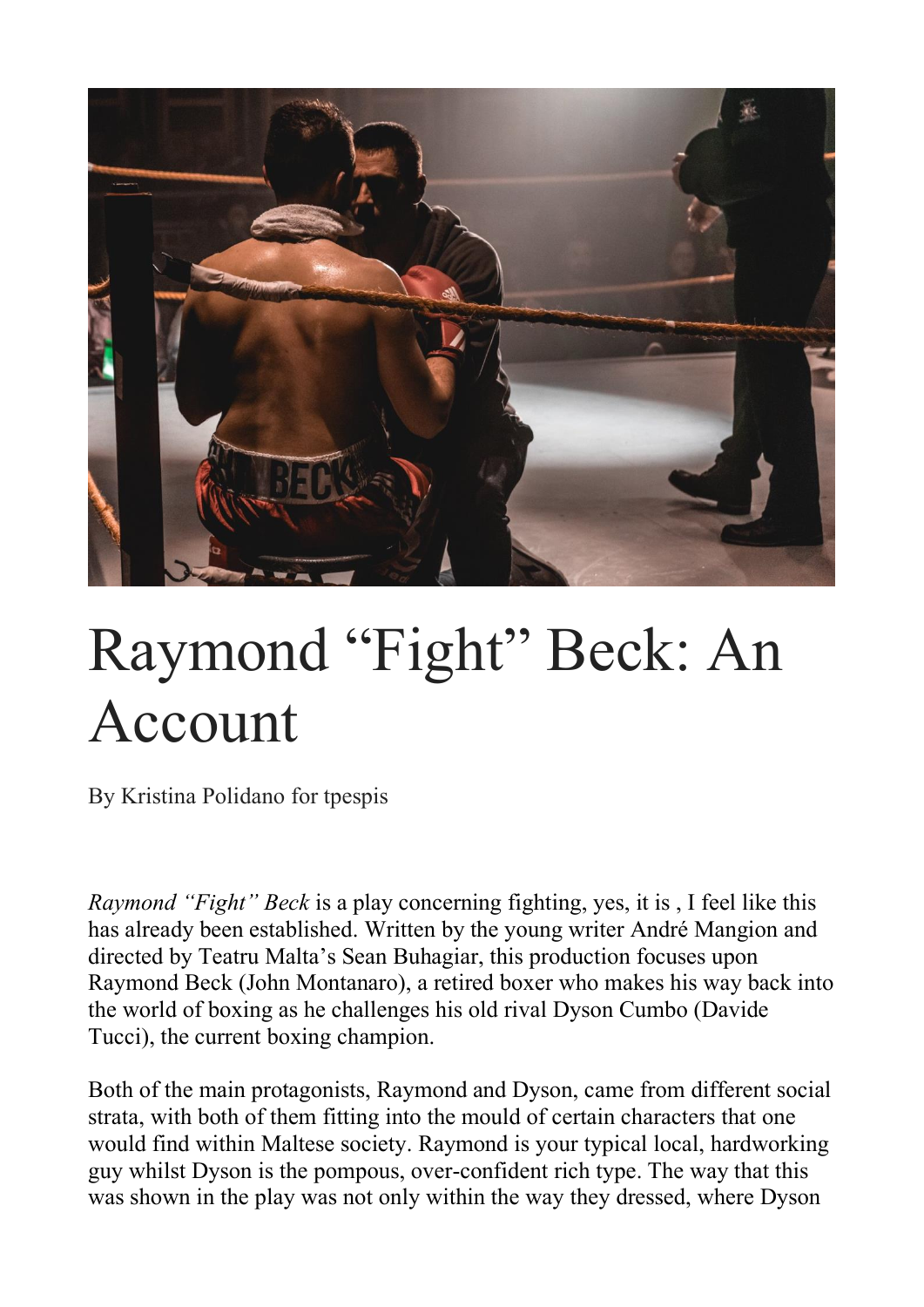constantly sported blue and Raymond wore red, but it was also translated within the dialogue itself. Raymond spoke in a Żejtun dialect, and so did his grandmother (Lilian Pace) and his trainer 'Il-Gustuż' (Żep Camilleri). It made their characters become actual people. Although seemingly minor, this feature added a dimension of reality that I felt was truly needed within the play. This manner of speaking was then juxtaposed by Dyson's "ingliż immaltizzat". Unfortunately this contrast fell short. I'm not saying that the acting itself was bad, on the contrary, I think that Tucci's portrayal of an ultra-competitive and ambitious athlete was spot on. I'm mostly referring to the dialogue itself, which seemed quite forced and lacked the flow that was present in other characters. That said, this attempt to try to manipulate the manner of speaking to show contrast was quite smart, but ended up being awkward and at times, it seemed to downplay the character's emotions.

The contrasts between the two characters are then focused upon as they enter the ring. Their motions are different, Dyson's were flamboyant and showy, whilst Raymond's were calculated, further adding to the utter differences that are present between these two personalities. This then all ends as the plot properly unfolds. I remember a particular scene where Blair and Raymond's grandmother joined them in the ring. That scene shocked me. Their inclusion seemed to make Dyson and Raymond into one, into individuals that had their own battles, into people who brought their baggage into their passion which is something that is incredibly true for many many athletes. Contrastingly enough, this oneness never appears in their trainers Il-Gustuż and is-Sindku (Peter Galea). Where the latter acts as the abusive father and power-hungry politician and Il-Gustuż acts as the father that Raymond never had. There's a further dimension of contrasts within the play, but I don't feel like I should speak about it, it was a process to notice it, and it's a process that you can only properly notice as an audience member.

The juxtapositions and contrasts in the plot were admirable to say the least, but the plot itself carried the classical mode a bit too much for me. Certain actions that were meant to shock were predictable and many many characters remained flat. A case in point is Blair's character (Kim Dalli), who I felt had at least some potential for complexity but took the place of many many female characters that came before her. The only two characters that sort of came close to this complexity were Victor, who was played by the writer himself and, oddly enough, Il-Grillu (Jesmond Tedesco Triccas). That said the play's pace was enjoyable, it was fast-paced, and exciting, just as a play concerning a sport such as boxing should be. Personally, I think that the comedic intervals perfectly alleviated the tension after particularly grueling scenes. It helped a lot see veteran actors such as Hector Bruno (Il-lover), Jesmond Tedesco Triccas, and